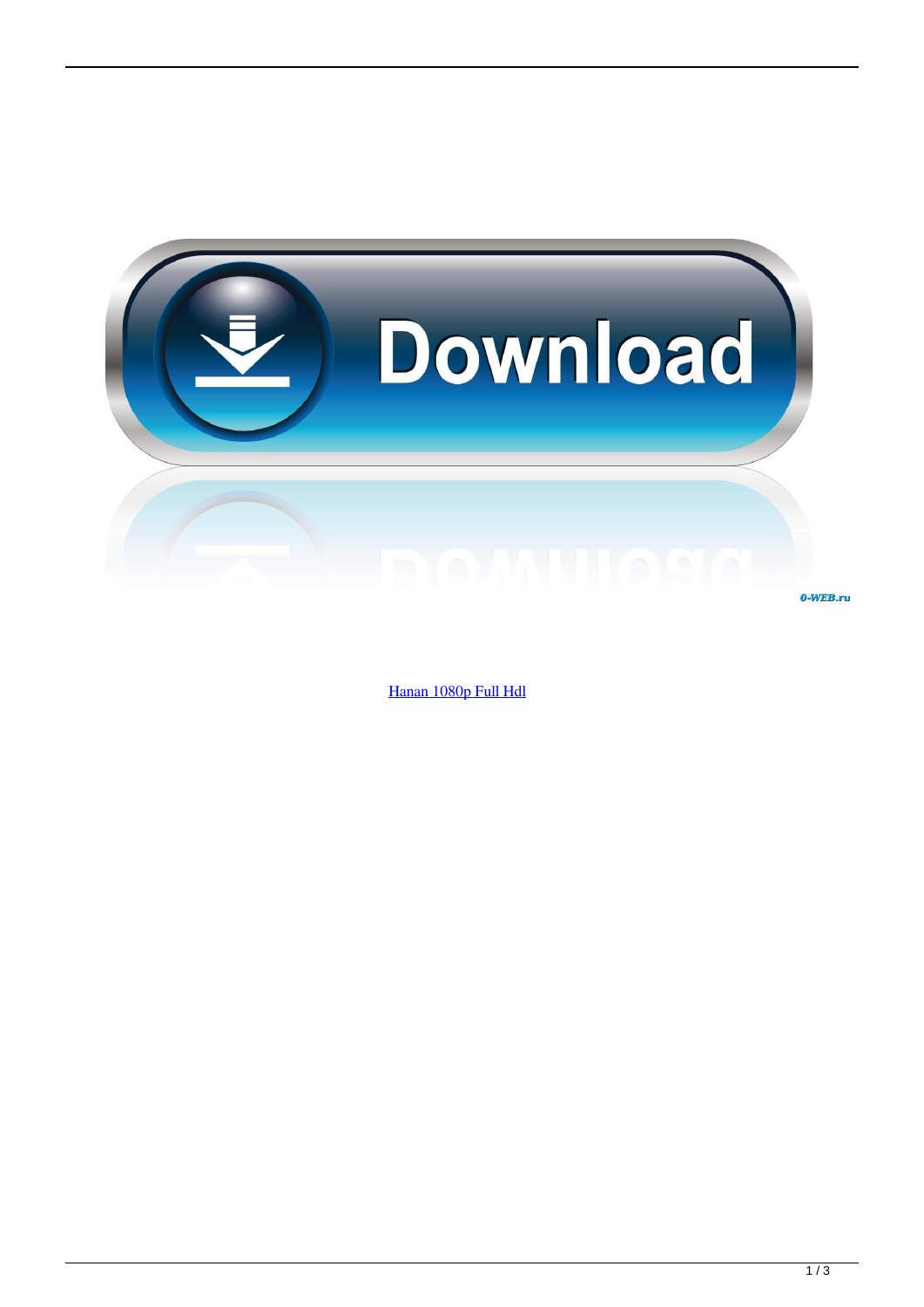

[Hanan 1080p Full Hdl](http://eseclist.com/morva/numbingly=treason.SGFuYW4gMTA4MHAgRnVsbCBIZGwSGF?prefetching=aaca&ZG93bmxvYWR8cXIyTTJObWFEZGlmSHd4TmpBeE16RTBNakF6Zkh3eU16TTJmSHdvVFU5T1UxUkZVaWtnU0dWeWIydDFJRnRRUkVaZA=styled)